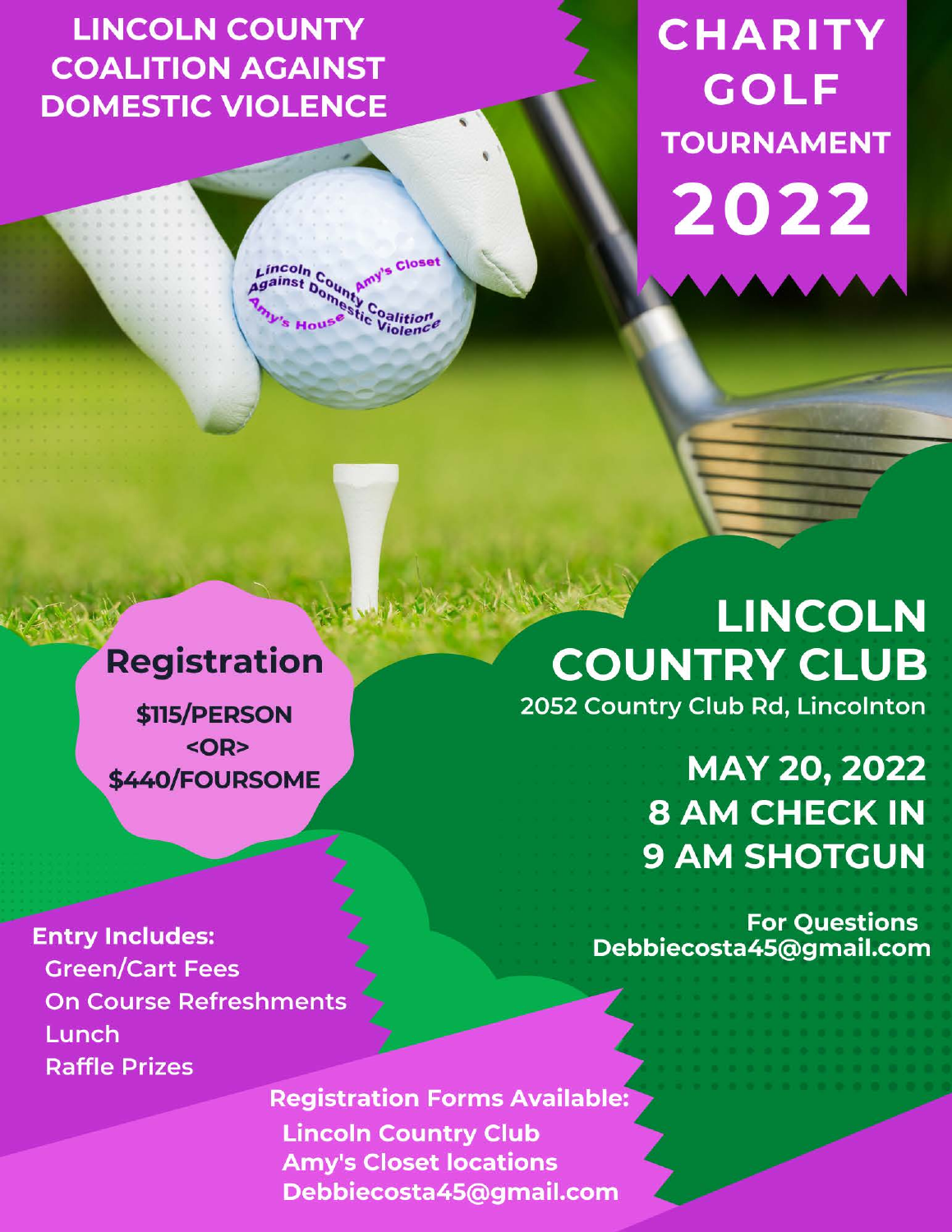





# **Charity Golf Tournament**

# **To Benefit: Lincoln County Coalition Against Domestic Violence (LCCADV) Date: May 20th, 2022 Time: 9AM Shotgun – Check-in begins 8AM Location: Lincoln Country Club**

**We invite you to join us for a day of golf at beautiful Lincoln Country Club. Spots are filling up fast! Your support provides vital funding for LCCADV's mission of serving victims of domestic violence.** 

#### **INDIVIDUAL OR TEAM REGISTRATION FORM**

| <b>Registrant Name:</b> | Email: |
|-------------------------|--------|
| Address:                | Phone: |

Please select how you will participate by placing the number of players or persons that you are registering on lines below.

#### #\_\_\_\_\_\_\_\_**Golf & Dinner: 18 holes, 4-person modified captain choice team event**

- **Registration by May 6th**: \$110 per person for 4-person team registration, \$115 per individual registration
- **Registration after May 6th**: \$115 per person for 4-person team registration, \$120 per individual registration
	- *Registration includes golf, cart fee, raffle tickets (5), on-course beverages & BBQ lunch*
	- *Mulligans and additional raffle tickets available for purchase day of event*
- # Include guest for Game Day BBQ at 1:30 PM additional \$25 per person Guest Name (s):

\_\_\_\_\_\_\_\_\_\_\_\_\_\_\_\_\_\_\_\_\_\_\_\_\_\_\_\_\_\_\_\_\_\_\_\_\_\_\_\_\_\_\_\_\_\_\_\_\_\_\_ (includes dinner and five raffle tickets)

#### **Tournament Sponsorships Available:**

☐ **Gold Sponsor** – \$1000+ (includes hole sponsorship; complete hole sponsorship section on page 3.)

☐ **Silver Sponsor** - \$500-\$999 (includes hole sponsorship; complete hole sponsorship section on page 3.)

☐ **Bronze Sponsor** - \$101-\$499 (includes hole sponsorship; complete hole sponsorship section on page 3.)

☐ **Yes,** I want to sponsor a hole for \$100 (complete hole sponsor section on page 3.)

☐ **Yes,** I want to make an additional donation to support victims of domestic violence \$\_\_\_\_\_\_\_\_\_\_

#### **Total Check Amount** \$ \_\_\_\_\_\_\_\_\_\_\_\_\_\_\_\_\_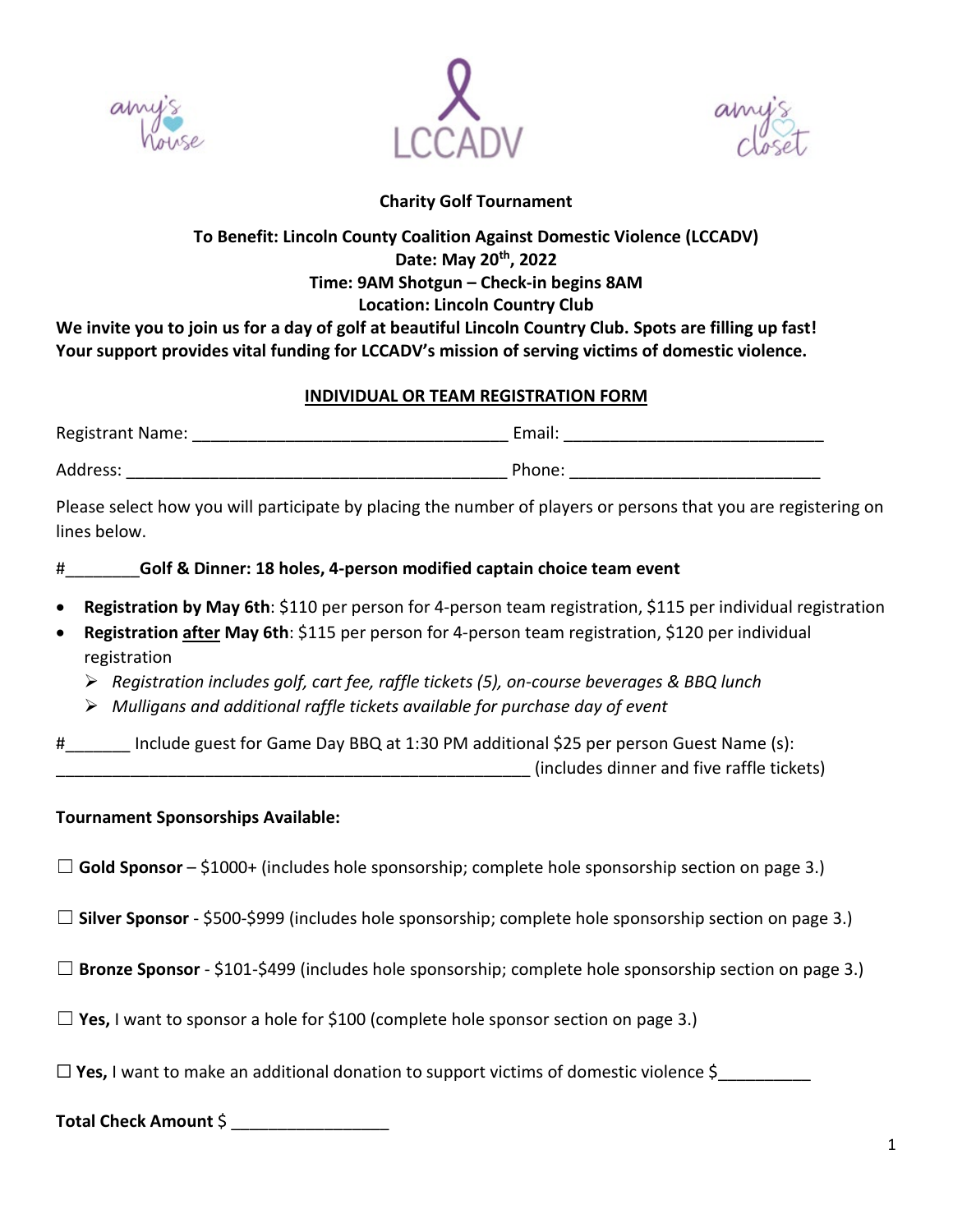#### **Player Registration:**

- Each individual player must submit a completed registration form with their payment
- If registrant is submitting payment for multiple players, only one form is needed for those players

#### **Provide preferred team members.**

If preferred players are not provided, individuals will be paired by the LCC Club Pro Shop.

| Email / Phone: The contract of the contract of the contract of the contract of the contract of the contract of the contract of the contract of the contract of the contract of the contract of the contract of the contract of |
|--------------------------------------------------------------------------------------------------------------------------------------------------------------------------------------------------------------------------------|

- **Questions:** Please contact Debbie Costa: debbiecosta45@gmail.com
- Please return completed form and check (made payable to LCCADV) by May  $6<sup>th</sup>$  for preferred registration rates to: Lincoln County Coalition Against Domestic Violence, PO Box 476, Lincolnton, NC 28093
- LCCADV is a 501C Non-Profit Organization: Tax ID #56-1822730

*Thank you for supporting Lincoln County Coalition Against Domestic Violence. LCCADV is a non-profit organization.* 

*Our mission is to provide an alternative to living in a violent situation and to offer education and resources necessary for survivors to make healthier choices for themselves and their families.*